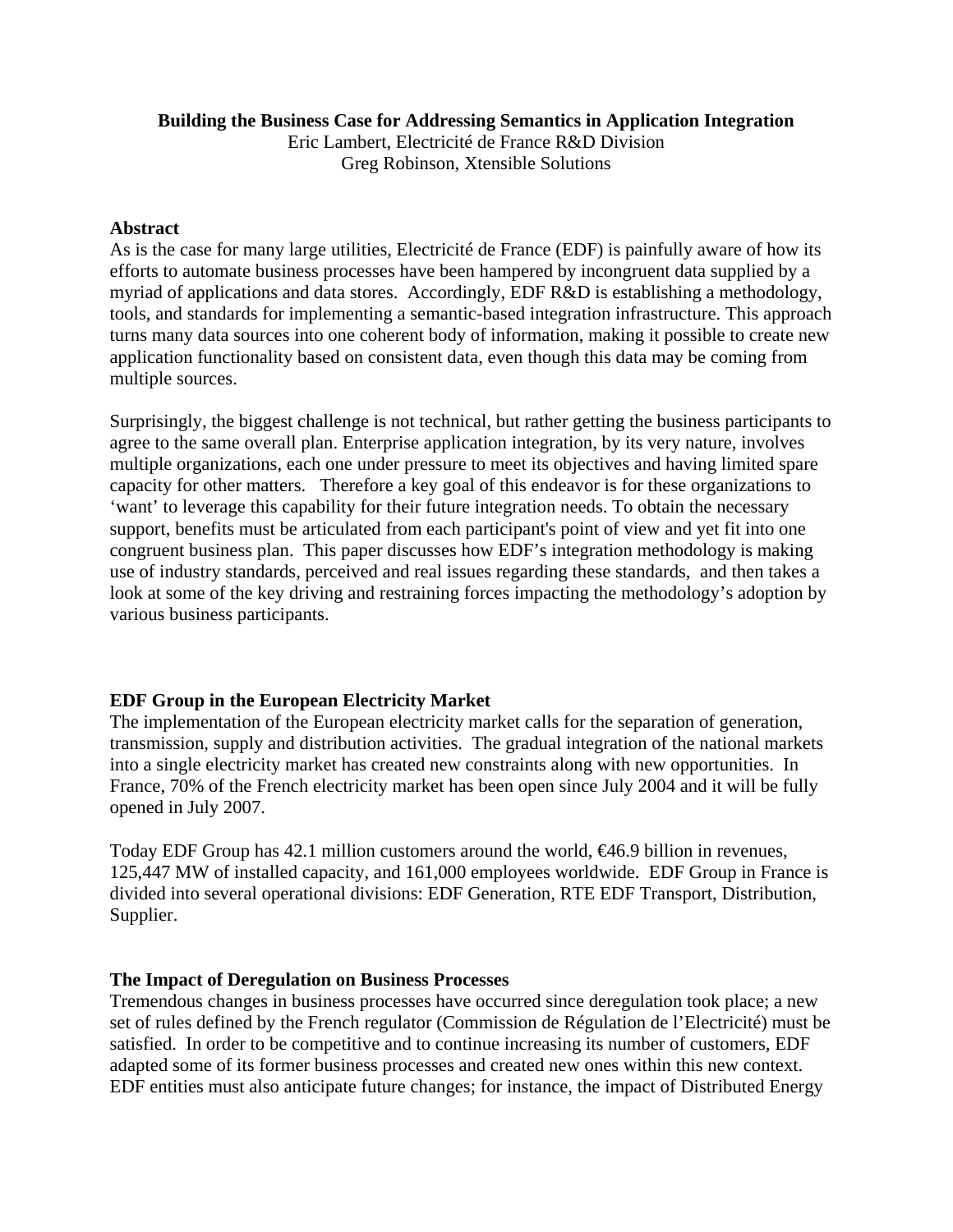Resources on the MV (medium voltage) network implies new constraints on traditional business processes supported by traditional applications.

### **Business Processes Supporting Infrastructure Changes**

In order to support the changes that occur in business processes, information systems must be able to handle these new challenges. Some parts of a formerly centralized information system management scheme have been distributed among business entities. Now each EDF Operational division (Generation, Transmission, Distribution, Supplier) has an Information Management Department which is coordinated by an Information System Division at the group level, and an Information and Telecommunication Division in charge of deployment. Some major decisions are made at the corporate level, some are made at the division level, and others at the project level. Corporate decisions are usually made after a technical and commercial analysis. Figure 1 depicts the global organization:



Figure 1. Information System Organisation

As a consequence of all this change, information flow has increased and new integration points have appeared. Unfortunately, so far, projects to automate business processes have produced less than optimal results because efforts have been hampered by incongruent data supplied by a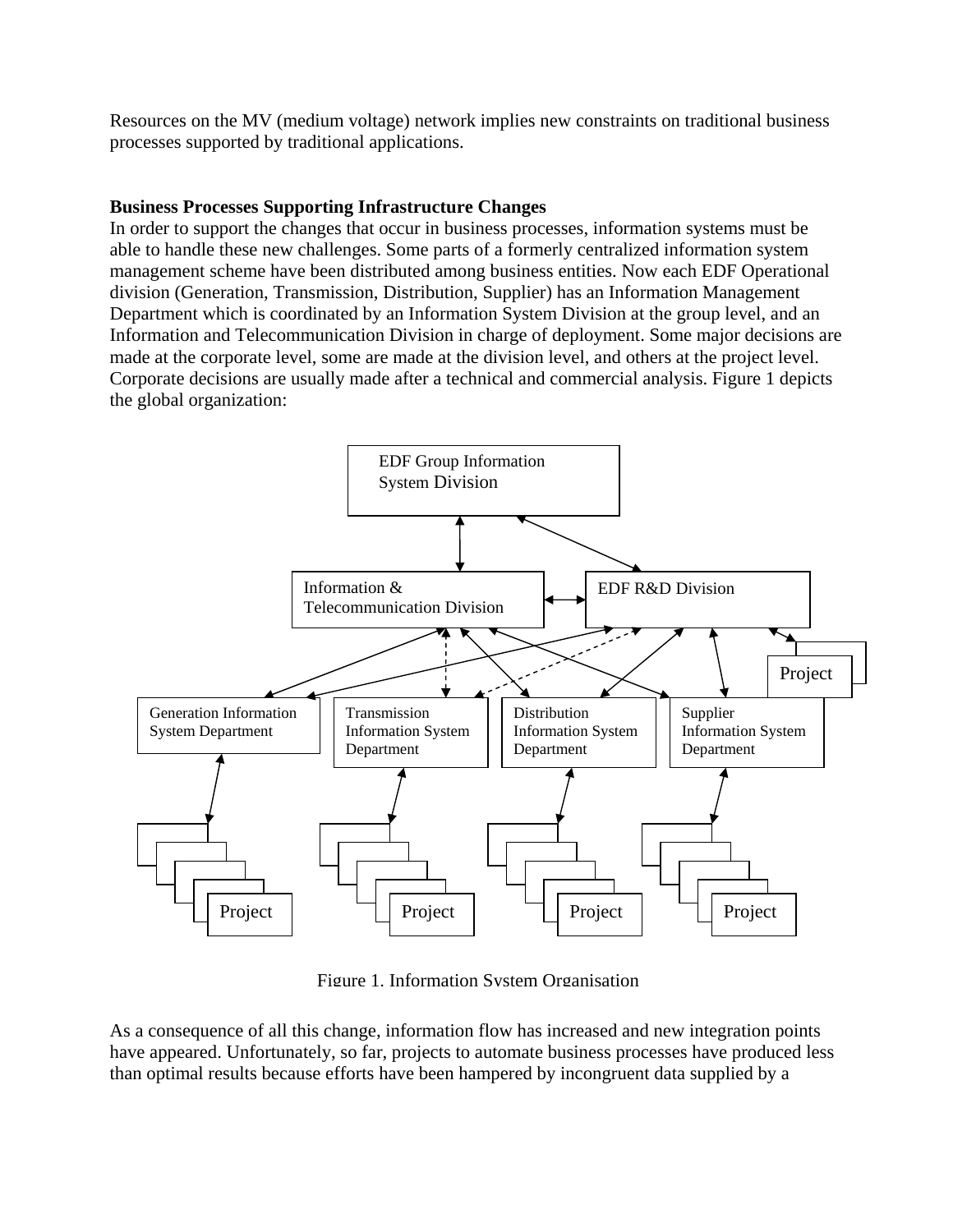myriad of applications and data stores. EDF's experience is consistent with market analysts which state that over 50% of system integration costs are attributed to semantic issues. [1]

# **Facilitating Business Transformation with Standards-Based Integration**

Accordingly, EDF R&D, through its Cimergy Project, is establishing a methodology and a supporting tool set that leverages standards for incrementally implementing a semantic-based integration infrastructure in step with business needs. This approach will enable the turning of many data sources into one coherent body of information that will facilitate business transformation (e.g., business process automation, business activity monitoring, decision support) and make it possible to create new application functionality based on consistent data even though this data may be coming from multiple sources.

The Cimergy Project team members firmly believe that the pragmatic use of standards is the linchpin in the methodology for lowering integration costs. The goal of this Model-Driven Integration (MDI) approach is to enable IT staff to effectively work with business-sponsored projects to achieve the following business benefits:

- 1. Reduces labor to maintain overlapping data in multiple applications.
- 2. Systematically generated common structure and common vocabulary reduces design time effort as well as coding errors, thereby avoiding many of the semantic errors that are difficult to find and correct during implementation.
- 3. Reduces performance errors caused by inconsistent information. A given piece of information can be retrieved about an asset, such as a transformer, from the right source – with the confidence that the information is actually correct.
- 4. Provides the least cost approach for enabling timely and accurate reporting and decision support for managing Key Performance Indicators (KPIs) and handling regulatory obligations.
- 5. Performs faster implementation of application functionality and business processes.
- 6. Reduces cost to maintain and extend existing applications.
- 7. Reduces risk of project schedule and budget overruns by having rules of engagement articulated for every well defined component of a project.

# **A Quick Look at the Relevant Standards**

Accomplishing this is a challenge when so many standards, most still evolving, are relevant to EDF R&D's integration strategy. The following figure depicts the global collaboration of standards bodies that the Cimergy Project deals with: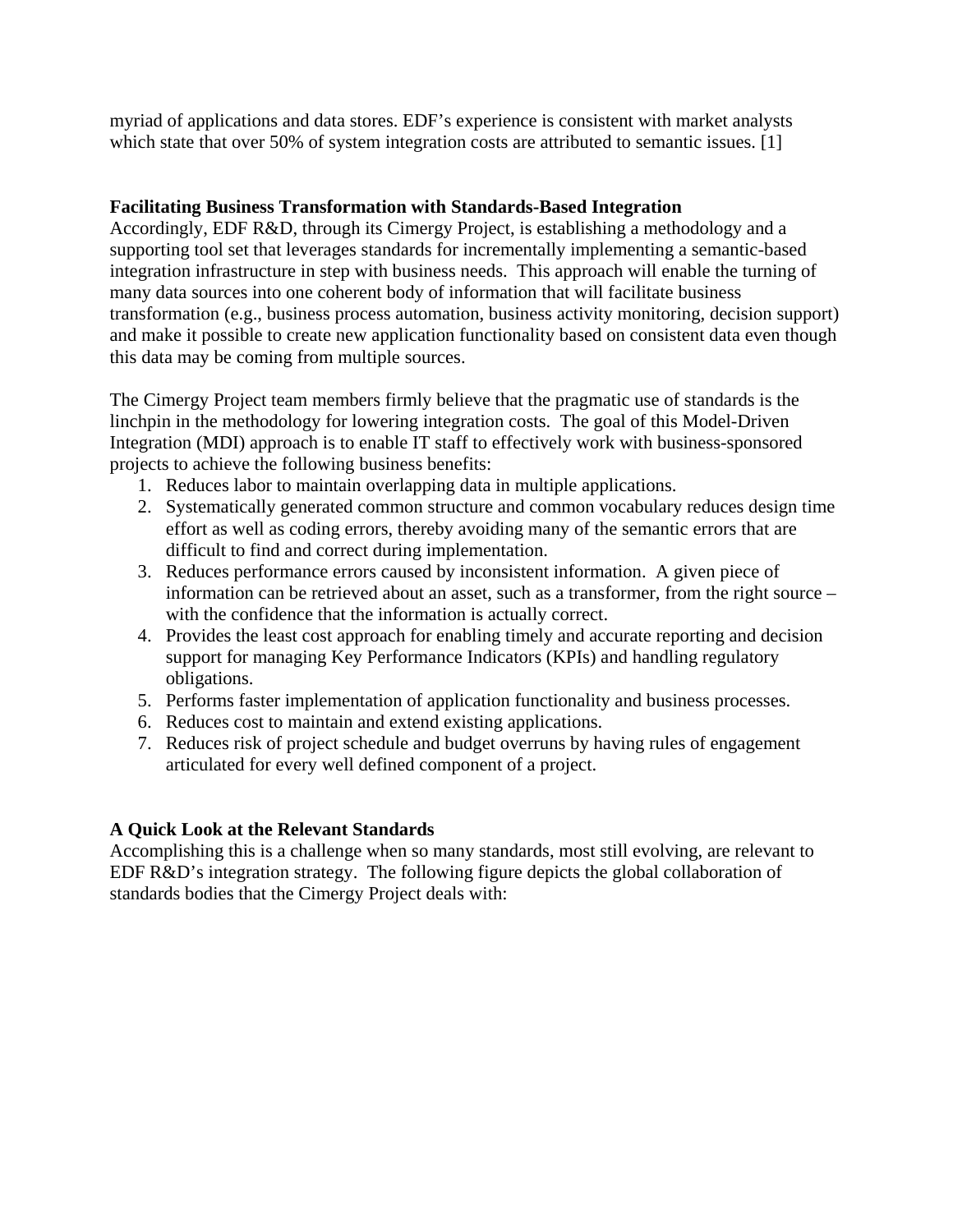

The standards organizations we are participating in, or are following include the following:

- The International Electrotechnical Commission (IEC) is the leading global organization that prepares and publishes international standards for all electrical, electronic and related technologies. These serve as a basis for national standardization and as references when drafting international tenders and contracts. EDF participates in IEC TC57, the Technical Committee in charge of Power Systems Management and information exchange. This technical committee is composed of several working groups (WGs), among them WG16 is in charge of Electricity markets, WG13 of Energy Management Systems (61970), WG14 of defining System Interfaces for Distribution Management (61968). WG13 and WG14 are responsible for collaboratively building and standardizing the industry's Common Information Model (CIM). WG10 has developed a new standard (61850) for Substations and Intelligent Electronic Devices. [2]
- Object Management Group is an open membership, not-for-profit consortium that produces and maintains computer industry specifications for interoperable enterprise applications. Among several activities it defines UML (Unified Modeling Language).
- W3C (World Wide Web Consortium) develops interoperable technologies (specifications, guidelines, software, and tools) to lead the Web to its full potential. W3C is a forum for information, commerce, communication, and collective understanding. Among other specifications it defines eXtensible Markup Language.
- ETSO is the Association of European Transmission System Operators, which oversees the harmonization of the conditions governing the access and use of the networks while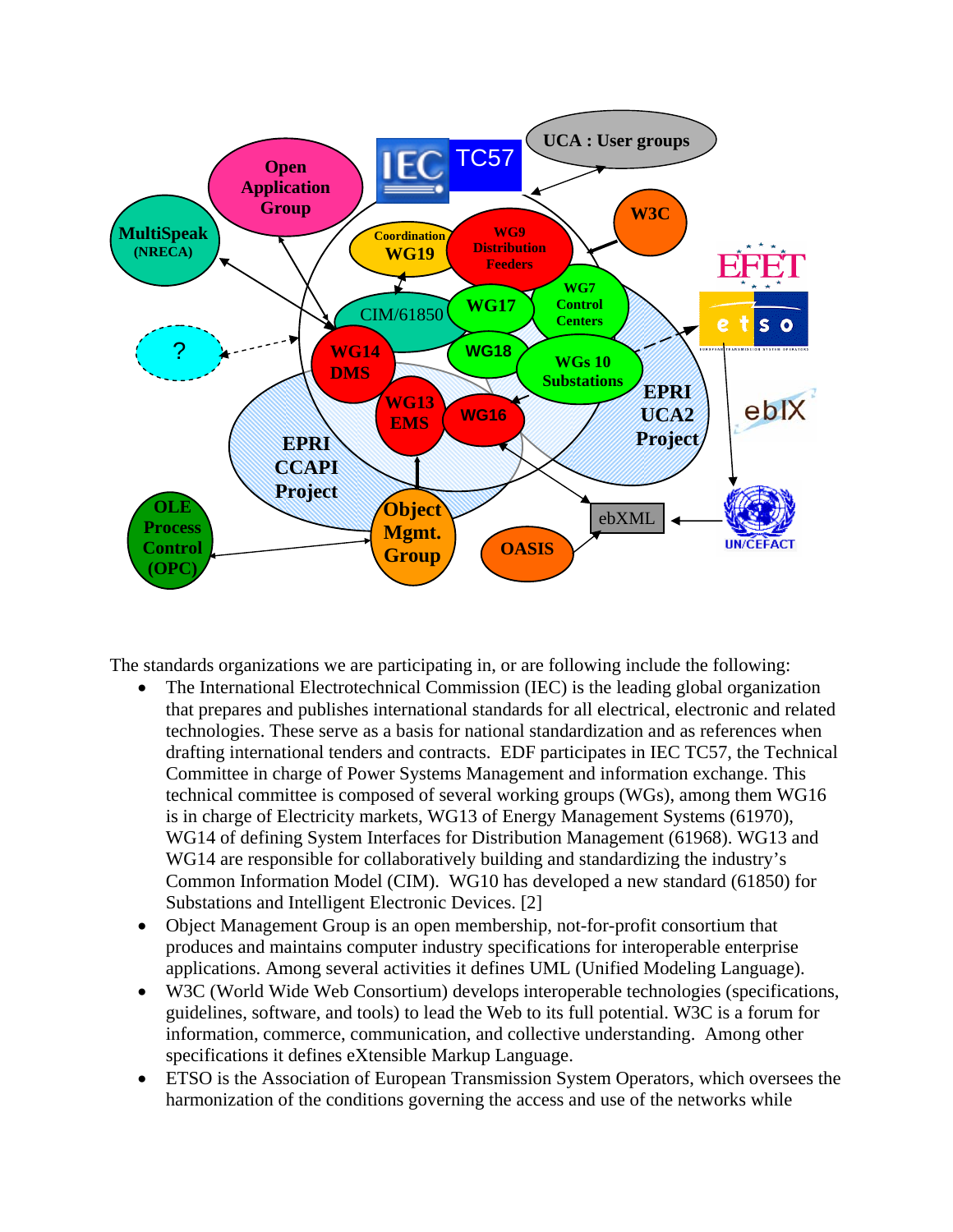ensuring both transparency and equity. ETSO covers the entire interconnected European Transmission grid.

- EFET (European Federation of Energy traders) is a group of more than 70 energy trading companies from 18 European countries dedicated to stimulate and promote energy trading throughout Europe.
- EbIx (Energy Business Information Exchange) advances, develops and standardizes the use of electronic information in the energy industry for the electricity and gas European markets. It covers the needs for the wholesale market (upstream) and the retail market (downstream).
- UN-CEFACT (United Nations Centre for Trade Facilitation and Electronic Business) provides Trade Facilitation Recommendations, Electronic Business Standards, and Technical Specifications. Among the latter, the Core Components Technical Specification, which is part of the ebXML Framework, is of particular interest for us.
- OASIS is a not-for-profit global consortium that drives the development convergence and adoption of e-business standards. They define ebXML.
- OAG (Open Applications Group) is a not-for-profit open standards group building process-based XML standards for both B2B and A2A integration. The Open Applications Group was formed in late 1994 as the first post-EDI organization focusing on improving the state of application integration
- Harmonization between UN/ECE, IEC, ISO and ITU. [3] The relations between UN/ECE (a body for UN/CEFACT), IEC, ISO and ITU are defined in a MoU (Memorandum of Understanding). The MoU defines precisely the responsibilities of each body in the domain of electronic business, and was done to minimize the risk of divergent and competitive approaches to standardization, to avoid duplication of efforts and to avoid confusion amongst users. This MoU states that UN/CEFACT is responsible for defining guidelines for electronic business and the EDIFACT syntax and messages. IEC is responsible for Business Processes, Data Definition and Semantics for its domain, the electrotechnical field.

Leveraging these standards requires EDF R&D to define a methodology and tools so that the standards may be used in a systematic and efficient manner. Unfortunately, these standard development efforts never seem to finish; they continue to progress and evolve, and each have some issues that need sorting. So while EDF can enjoy the benefits of the 'half full glass', we must also manage the side effects of the 'glass being half empty'.

# **Perceived and Real Problems with Standards**

The CIM is easily criticized; let's look at the 'half-empty' part of the glass for a moment. As technologies and standards have evolved, there has necessarily been some convergence. For example, overall integration would be simplified if data from Enterprise Resource Planning (ERP) systems using OAG-based information exchange could be understood by applications using CIM-based information exchange. To accommodate this goal, a revised version will be necessary that will encompass several add-ins provided by Distribution Business Process Analysis and methodology concepts following the UN-CEFACT Core Components Technical Specification and ISO 1179 (Specification and Standardization of Data Elements).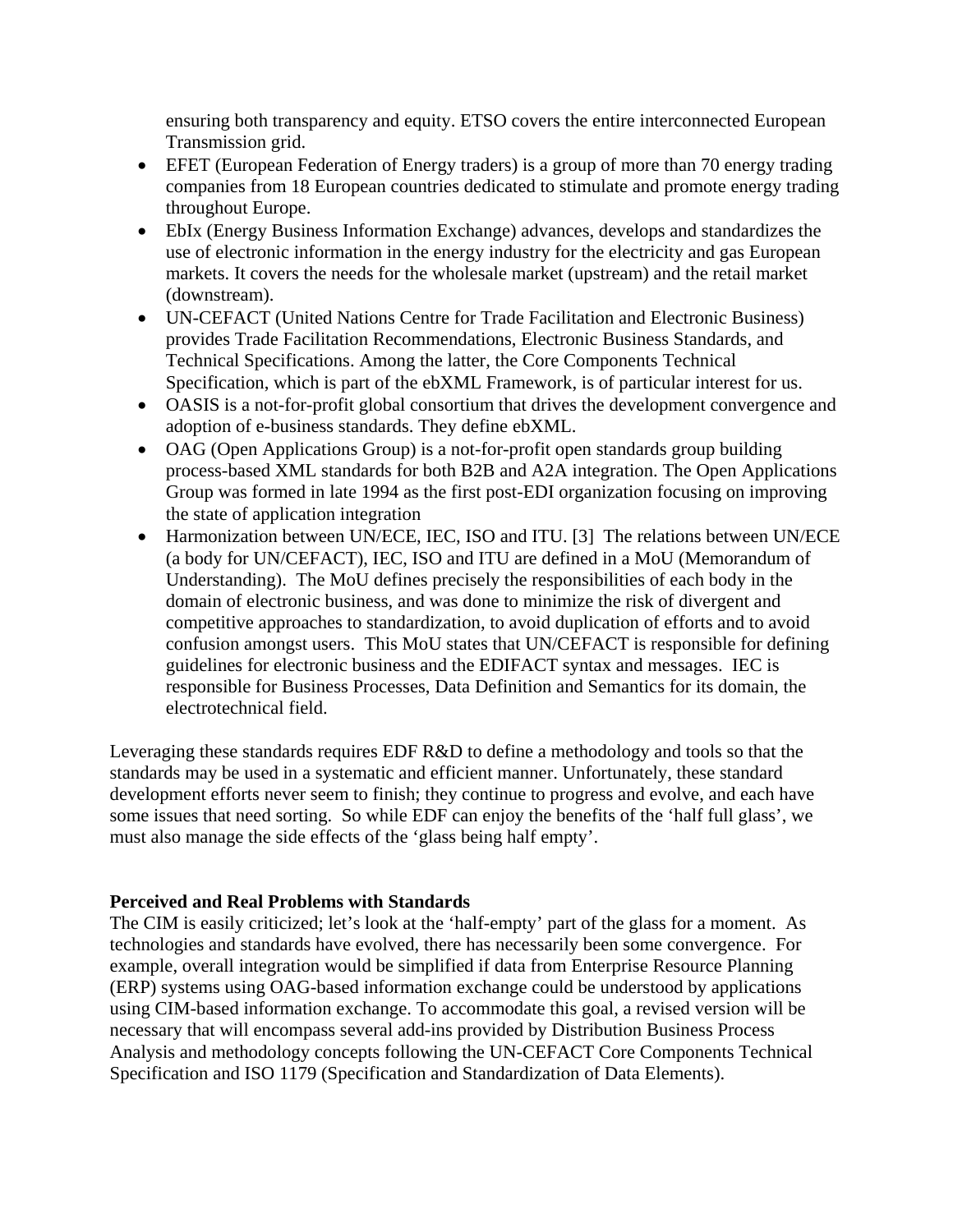Even though CIM is defined as an international standard, it is currently only provided in English. There are plans to provide a French definition for each class, each attribute, each relation of the UML CIM model, but in the meantime, it is awkward for non-native English speakers to use and therefore is subjected to criticism.

The CIM has evolved in a way that has made configuration management across projects a complex endeavor for companies. Fortunately, this problem has been recognized by the CIM community and is being addressed by two groups working in concert: the IEC and the CIM Users Group, the later having been formed in 2005. Two developments will help: (1) a more formalized versioning and release process and (2) a goal for the CIM editors of the IEC working groups to make future extensions be just that, extensions. In other words, increased effort will be made to add new functionality into the CIM in a way that has minimal impact on existing classes.

Some people think that the general idea of "establishing a common language" is an unreachable utopia, with people trying to make the CIM become the "Esperanto" of Electric Utilities. But this is a misunderstanding for two reasons: (1) the intended use of the CIM is for inter-application integration, not intra-application integration. Therefore the scope is limited to only the information that needs to be exchanged among 'black box' application systems. It is not intended to provide the language internal to application systems – these systems still use their native language for internal communication. (2) The CIM is aimed at being a technical integration language. Using it as a basis for common business terms is unnatural and will create frustration in business-oriented people. Rather, business process modeling should be performed in natural business terms that are mapped, and in some cases are identical, to CIM terms. For example, Fact Modeling is used by some companies for establishing their business terms. It keeps the scope of this exercise at the right level and avoids the opposite problem - trying to use business terms as a basis for technical models.

Others argue that a methodology deriving XML message types from a UML model is not necessary, and that when you have an interface file, you only need to translate it in XML. However, this is merely a disguise for a traditional point-to-point interface implemented with the latest 'hype' technologies. This approach results in brittle integration solutions that do not effectively decouple data elements from their sources so that they can be used for scalable business solutions (such as business process automation, business activity monitoring and decision support). The model is requisite for ensuring that every element of every message is used consistently across messages on an enterprise-wide basis, independent of which system produced data elements and which projects developed system interfaces consuming disparate data elements.

Some do not believe in the value of standards and prefer to just use the interfaces supplied with off-the-shelf products. Application project managers are particularly susceptible to this way of thinking because it appears to be the easiest solution for their project and all of the risk is apparently born by the vendor. Unfortunately, this approach to enterprise application integration adds yet another set of technologies and methods to a convoluted web of disparate technologies and methods that the enterprise must maintain, modify and extend. With every project supplying a different semantic solution, any type of enterprise-wide business functions, such as business process automation, business activity monitoring, or decision support that draws on data from more that one system, becomes complex to implement and very hard to maintain. Furthermore,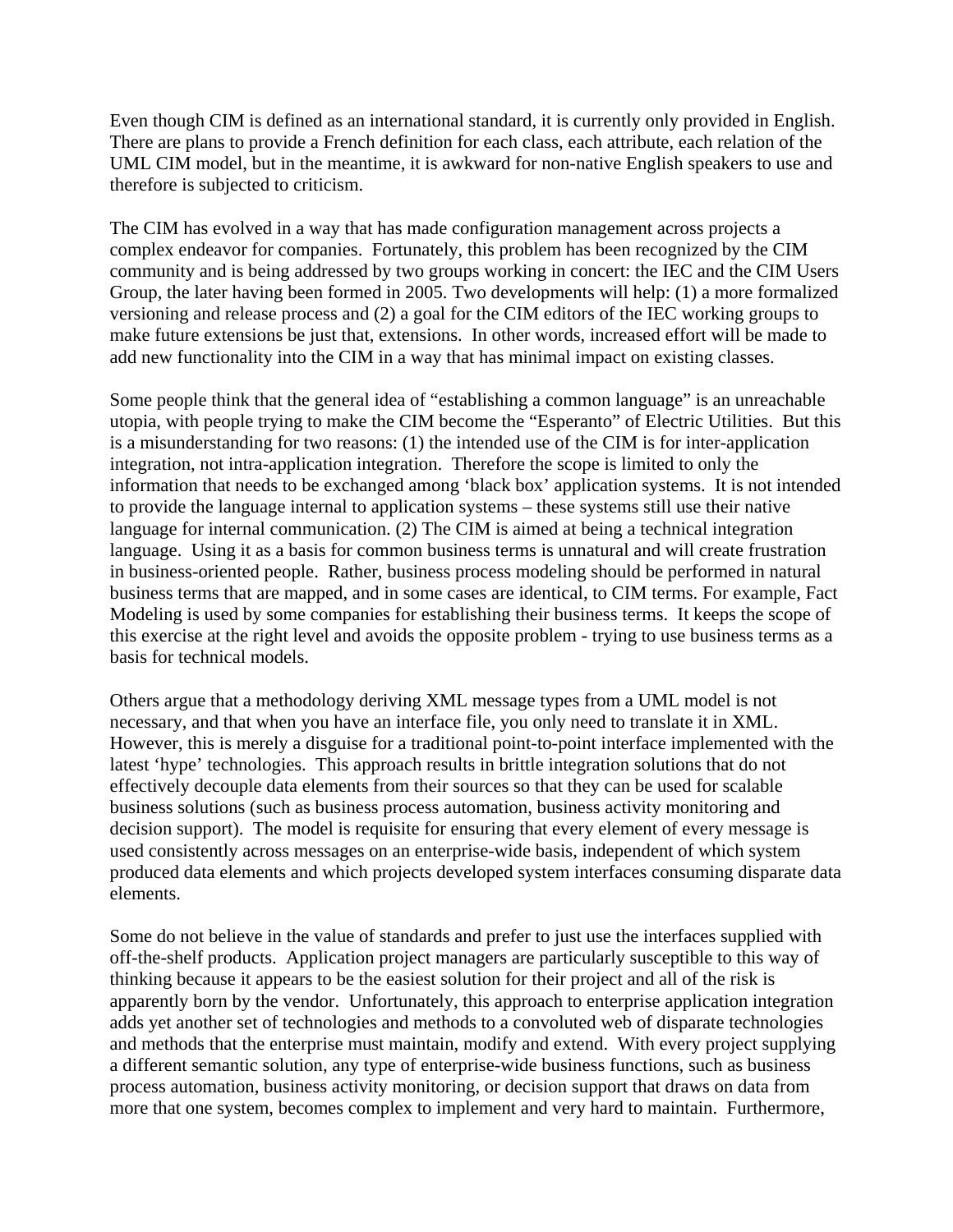this type of ad-hoc integration infrastructure debilitates enterprise-wide business functions and prevents them from being scaled-up as needed to transform business. Without realizing it, the enterprise becomes less flexible with each project and costs associated with business change is increased far beyond what would have been necessary.

Others argue also that products compliant to the standards are not offered in the marketplace and therefore the real benefits of the standards do not really exist. For example, in the distribution area, there are not many planning tools or GIS systems offered with off-the-shelf CIM APIs. This is certainly a reasonable perspective and steps to resolve this problem are being taken by the CIM community. Several rounds of interoperability tests have been performed around the part of the CIM (IEC 61970) dealing with the traditional Energy Management Systems (EMS). However, the good news is that the first round of interoperability tests are scheduled to be performed with a number of these types of vendors during the first half of 2006. And now that a CIM Users Group has been established, it is likely that many more tests will follow under its guidance.

Another argument is often made regarding a questionable return on investment. What is the competitive advantage the utility will have if all business processes are standardized? Since 1998, there have been many papers and presentations about how large utilities successfully put into production numerous applications using CIM-based messaging solutions. Unfortunately, maintaining and extending these solutions has been a challenge because of the complexity of evolving esoteric methodologies, architectures, and standards that are used in their solutions. Projects had to coble together a vast array of products requiring significant and often redundant data entry to support the full software lifecycle. After projects were completed, many of the experts required to complete them were lost to other projects or companies, resulting in significant knowledge gaps for follow-on projects. Fortunately, with the advancements of W3C standards, along with their use the utility industry IEC standards, the complexity and amount of expertise required by project teams has been reduced with each passing year. Furthermore, vendors are now offering products that greatly facilitate project teams' use of these standards and industry models. Consequently, it can now be shown that it is cost competitive to implement standards-based solutions when compared with traditional vendor proprietary-driven interface solutions. In business cases nowadays, standards-based solutions can show reasonable pay-back on a tactical basis while simultaneously offering major strategic benefits.

# **How EDF is Overcoming these Problems**

#### Usefulness of Interoperability Tests

Interoperability tests are essential to stabilize the CIM and expand its use among market participants, as well as to obtain concrete feedback on how it is being implemented by utilities and vendors. It is for that reason that EDF R&D, through its Cimergy Project, has been participating in these tests since 2004. Organized by EPRI since 1999, interoperability tests have been very useful for EDF R&D to understand what CIM interoperability really means. Participating in these tests are time consuming and costly, but they are worthwhile because they help to consolidate the standards (CIM model, profiles based on CIM, common interfaces, and common services allowing the exchange of data).

Internally, the Cimergy Project is establishing a methodology and tools to support CIM usage: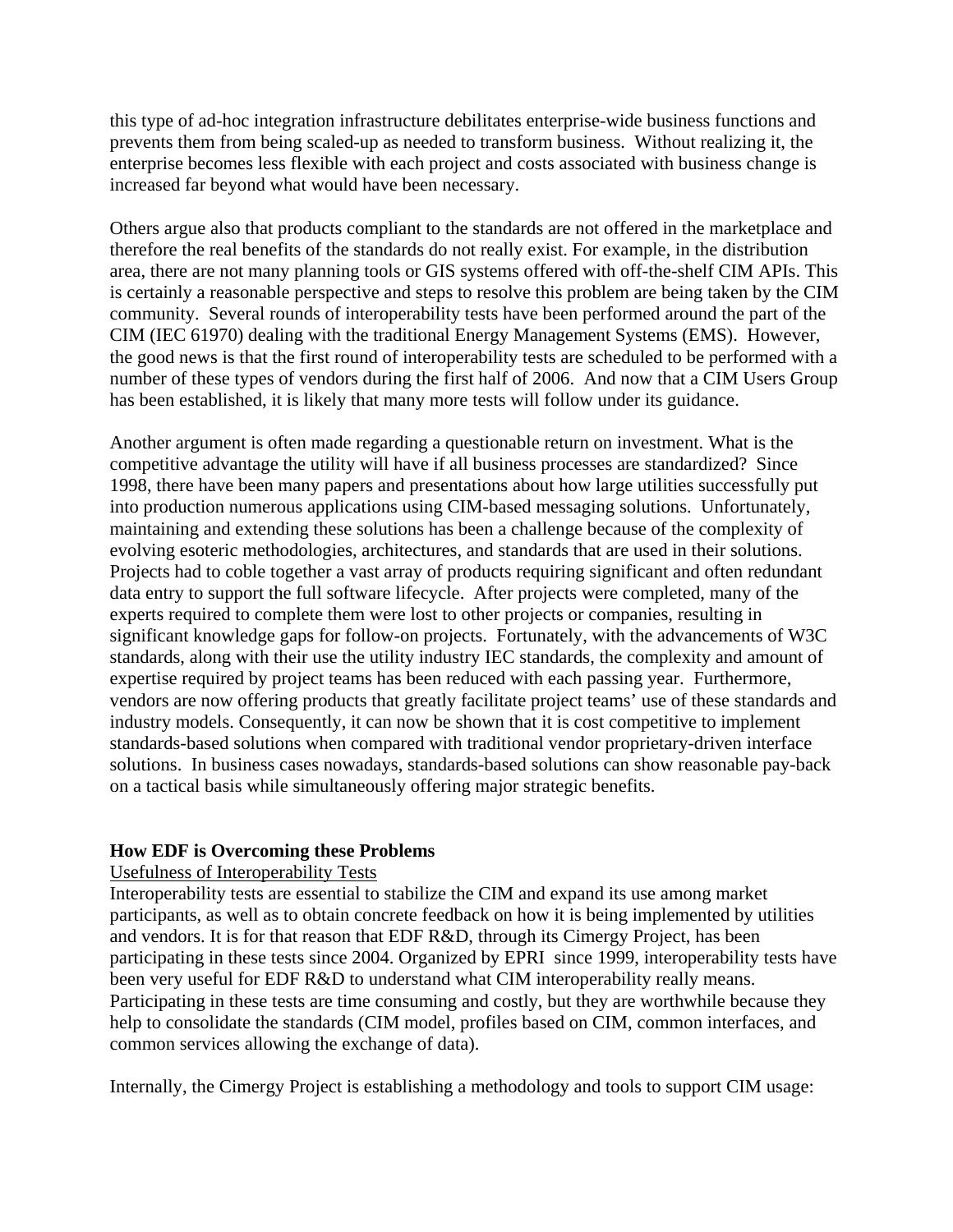- 1. The methodology is based on the UN-CEFACT Core Component Technical Specification. This methodology has been retained by ETSO which has defined several message schemas. The key idea is that the CIM could play the role of the Core Component model of the Electrical Industry.
- 2. The tools include ones EDF R&D has either developed or selected. Among these tools, Xtensible Solutions' MDI Framework is used, which provides good support for following the methodology. We are looking forward to tools that are compliant with standards UML 2 and XMI. Our goal is to have a standardized methodology that will be implemented using several tools.

To complete this Top-Down approach, a bottom-up approach has been incorporated. It primarily consists of the development of several APIs based on the CIM. These APIs followed the principals existing at that time. We have defined API for several LV (Low Voltage), MV, and HV (High Voltage) applications.

Key steps of the methodology are depicted in the two following figures. The first one is a conceptual overview of the overall methodology.



The next figure depicts some of the key mechanics used to implement the conceptual view above.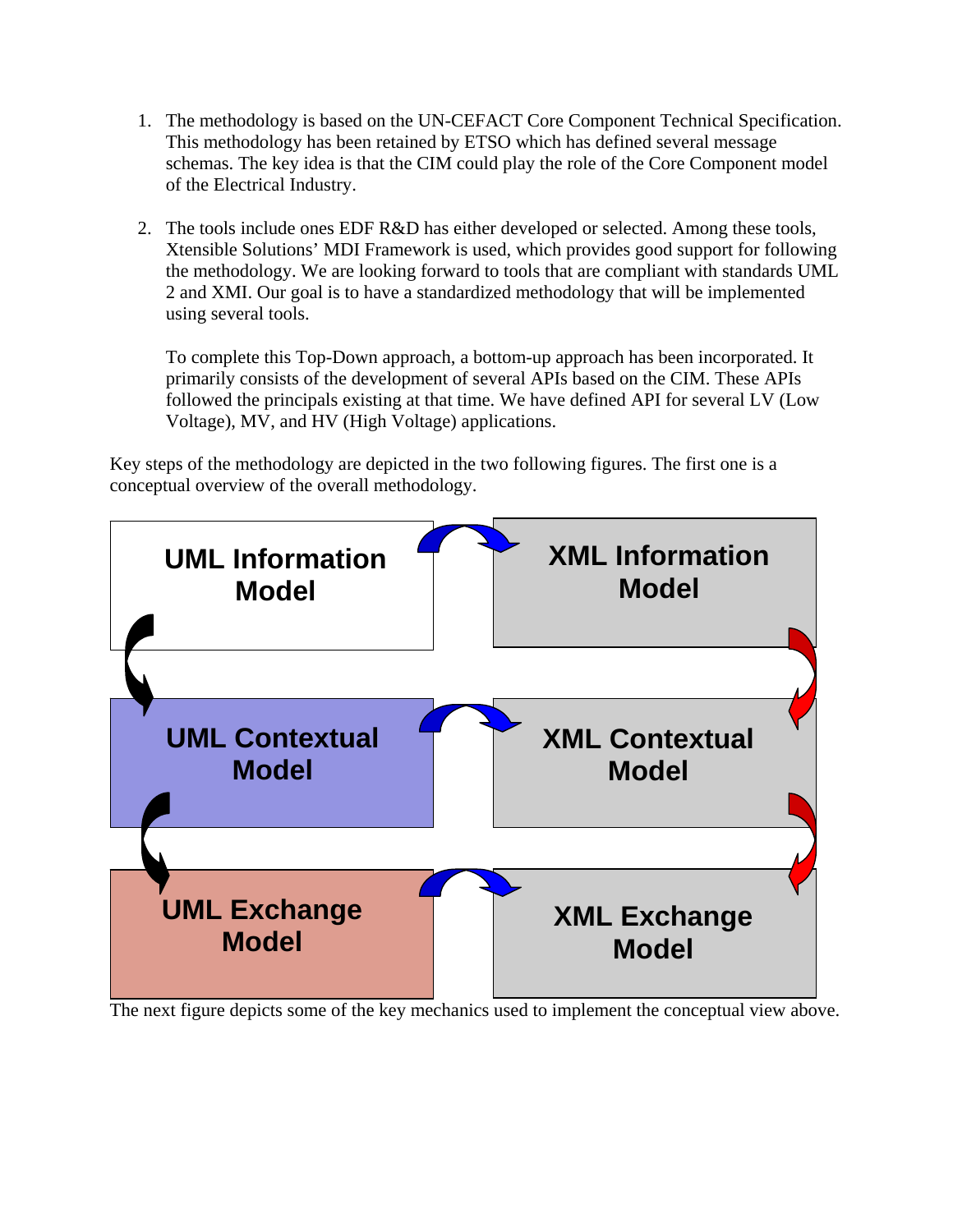

This last figure shows three distinct UML levels on the left side, starting at the core component level, then contextual views are created, and finally a message view is defined. On the right side, the corresponding XML world is represented. Constraints are applied when passing from one level to another. Two key requirements are having the ability to track each step in the methodology and that each step follows a standard convention.

#### **Validating the Methodology**

In order to validate the methodology, several proofs of concept mini-projects have been implemented with the Distribution Operational Division. In accordance with the methodology, use cases were used to establish requirements for the business processes. This work has helped to promote the approach and to convince managers and other technical persons that it is valuable.

The next step is to consolidate the CIM model and the UN-CEFACT CCTS (Core Component Technical Specification). Also, the communication of this aspect is very important to succeed in this global vision - for Operational Divisions to successfully use this methodology on their concrete projects. That's the reason that since 2004, we have been offering a CIM course named "The CIM: How to link business activities around the electrical network". This course helps to promote the CIM model, the methodology, and related tools. It is dedicated to EDF employees, from both the business side as well as the information technology side.

We also work closely with Operational Divisions, in accordance with the Information and Telecommunication Department. They are experimenting with the UN-CEFACT Core Component Technical Specification as well. One of the key issues in the near future should be how we can industrialize this process, in order to promote the methodology and tools to projects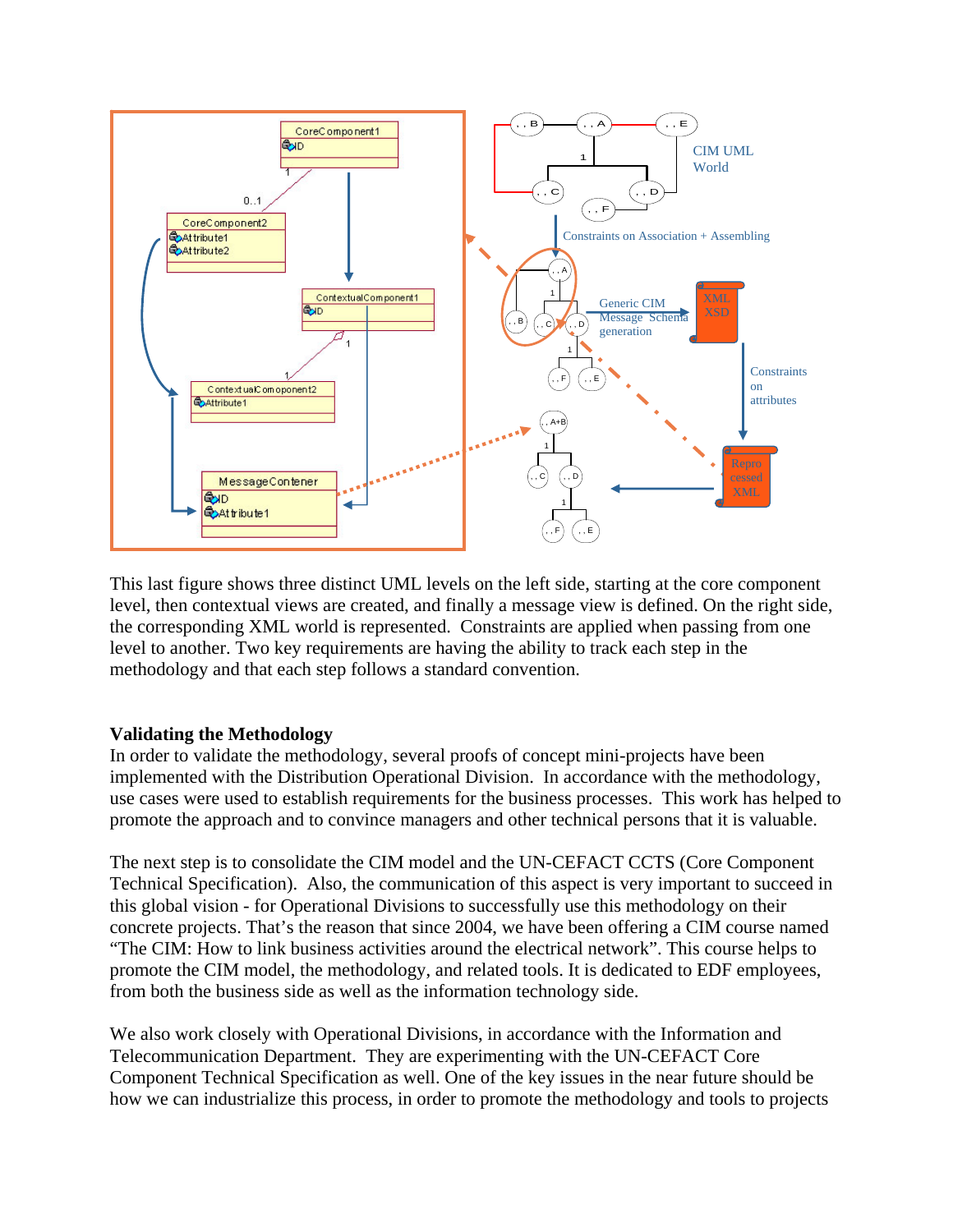conducted in Operational Divisions. The tools aspect is also very important, as the Information and Telecommunication Department recommends the tools and negotiates purchase conditions with editors.

### **Business Adoption Challenges**

Surprisingly, the biggest challenge is not technical, but rather getting the business participants to agree to the same overall plan. Enterprise application integration, by its very nature, involves multiple organizations, each one under pressure to meet its objectives and having limited spare capacity for other matters. So for this methodology to be successfully used, business and IT staff must all believe that they are truly better off for having invested their time to learn and apply it. The following diagram summarizes forces driving their support as well as forces hindering it. The purpose of this type of diagram is to make driving and restraining forces visible so that decisions concerning change can be made with the best available information. Obviously, to improve chances of success, the goal is to strengthen driving forces and weaken restraining forces. [4]



Driving Forces are those which help achieve a goal, in this case organizational adoption of the methodology developed by EDF R&D:

1. *Interoperable networked applications.* Having a common integration language enables applications to be treated as interoperable black box components, in much the same manner as audiovisual electronic components (e.g., stereo receiver, speakers, CD player, DVD player, tape player, mixer, television, etc.) can be connected and swapped in and out using standard cables.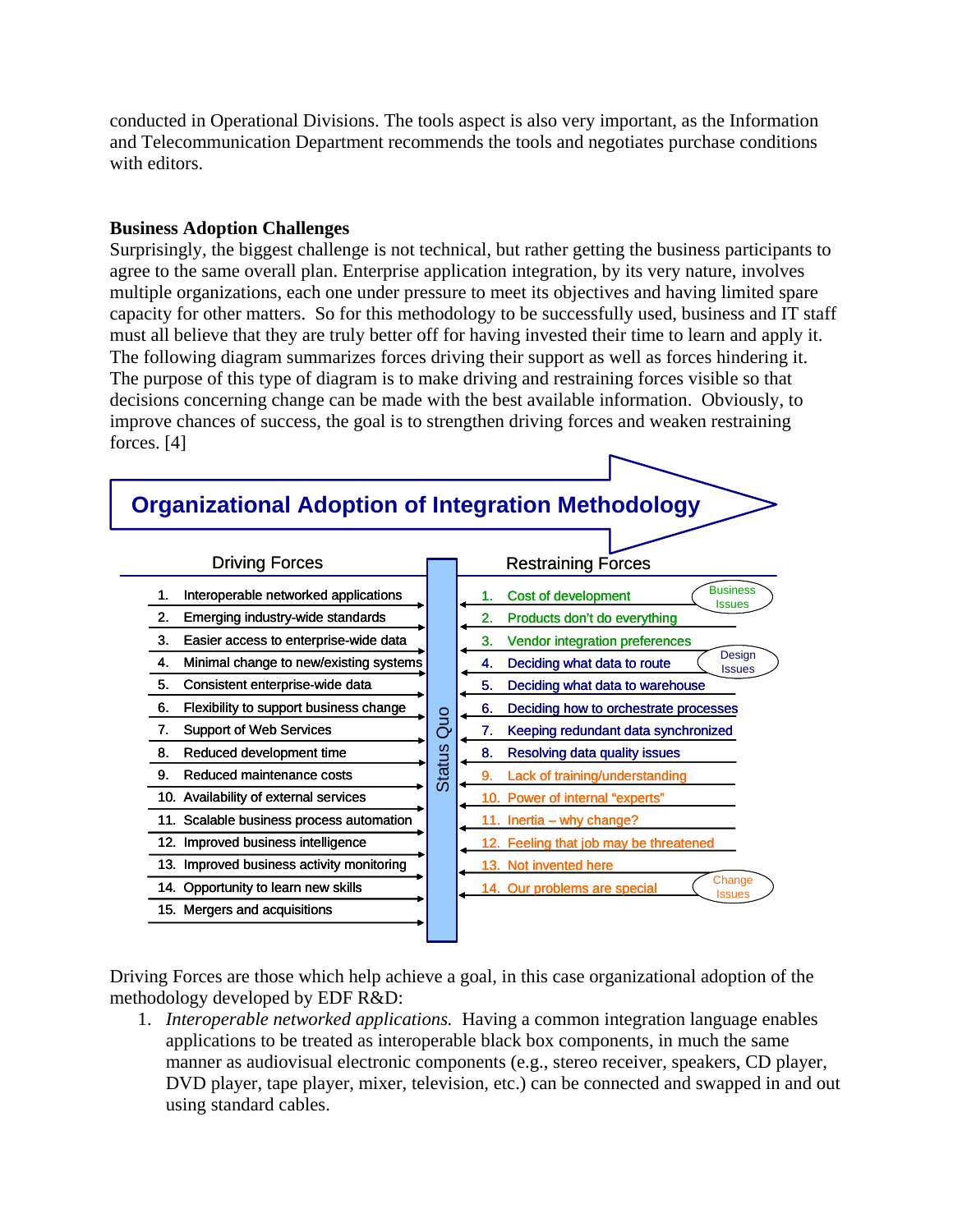- 2. *Emerging industry-wide standards.* Most of the restraining forces are issues with semantics or the meaning of data. The standards provide an application-neutral common integration language that settles most of the data debates that frequently occur between project teams.
- 3. *Easier access to enterprise-wide data.* Data is made easy to discover and access through a consistent set of services irrespective of the sources of the data.
- 4. *Minimal change to new/existing systems.* EDF places high value on vendor applications that are IEC 61970 and IEC 61968 compliant. However, if not, the methodology provides the means to insulate proprietary interfaces and keep them from creeping into the rest of EDF's enterprise. Accordingly, integration is performed with the vendor off-the-shelf interfaces so that upgrades or application replacements can be put in place with minimal impact to EDF's other systems and business processes.
- 5. *Consistent enterprise-wide data.* Data is consistent and congruent irrespective of the sources of the data.
- 6. *Flexibility to support business change.* Implementing an integration architecture as described in IEC 61968-1 and based on a logical design using the IEC Interface Reference Model (IRM), helps ensure that information exchange solutions successfully transcend product variations, continuous technology changes, and business changes.
- 7. *Support of Web Services.* Using the methodology, semantics are consistent and independent of the middleware employed for particular application interfaces. Applications supporting interfaces based on the Web Services Description Language (WSDL) can now be accommodated and are in most cases preferred.
- 8. *Reduced development time.* While it does take some time to learn pre-built industry information models, canonical message models, use cases, etc., doing so results in a net productivity gain. Projects can now shift more of their time to the application at hand and less on determining how to integrate their application with other applications. Furthermore, risk of missing integration requirements is significantly reduced as these industry artifacts have been used in multiple utilities with corrections feed back to the IEC.
- 9. *Reduced maintenance costs.* In terms of both time and money, it is expensive to support a different set of interfaces emanating from each application system. Now vendor proprietary technologies and methods are hidden behind well-defined interfaces. This enables applications to be upgraded or replaced with significantly less effort and without the side-effects that so commonly occur when traditional integration techniques are used.
- 10. *Availability of external services.* While standard interfaces have proven to be desirable within the enterprise, it is imperative for business to business integration. Using the same semantics across both minimizes development costs as well as the risk of errors in transformations spanning different business worlds.
- 11. *Scalable business process automation.* Consistent data that is available in a semantic layer enables business process automation to be implemented independent of the number of applications and data stores involved. To do otherwise results in brittle and expensive solutions that will not scale to any significant size. A model-driven semantic layer is requisite to scalable business process automation, monitoring and management.
- 12. *Improved business intelligence.* (same rational as for 'business process automation')
- 13. *Improved business activity monitoring.* (same rational as for 'business process automation')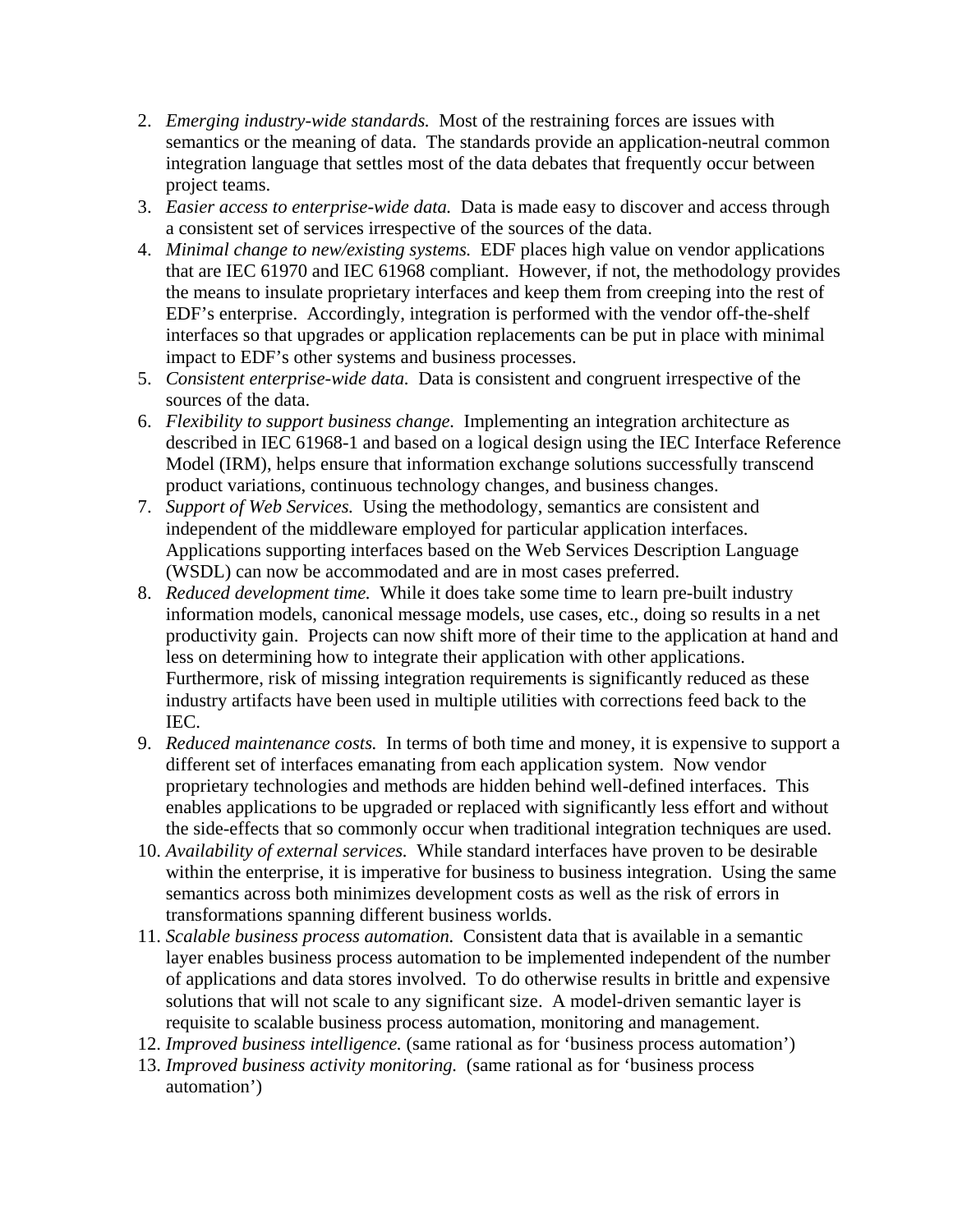- 14. *Opportunity to learn new skills.* While it is common for many employees to fear most any kind of change, most all employees look forward to opportunities to learn new skills with "hot new" technologies and improve their value.
- 15. *Mergers and acquisitions.* The standards-based integration infrastructure provides a neutral vehicle for integrating disparate applications from different companies. Decisions to replace individual applications can wait until there is a business need rather than doing so merely for integration purposes.

Restraining Forces are categorized as business issues, design issues, and change issues:

### Business Issues

- 1. *Cost of development.* Both the initial and life-cycle costs to integrate systems is arguably lower using this methodology. To avoid an unnecessary increase in development costs, when compared with traditional approaches, it is important to integrate in increments in step with actual business needs. It is not necessary to have everything updated at the same time just for the sake of using the same technology approach.
- 2. *Products don't do everything.* EDF R&D has worked hard to put together a methodology supported by tools to minimize the gaps between tools used in the development environment.
- 3. *Vendor integration preferences.* Many vendors employ strategies to achieve "customer lock-in." While they may agree to implement standard interfaces, these types of vendors will inevitably find ways to influence their customer to use their proprietary interfaces. They have many tricks and are well practiced at applying them.

# Design Issues

- 4. *Deciding what data to route.* This is a challenge with any system integration, but is aggravated when doing so requires using a new methodology that is a paradigm shift (i.e., service oriented architecture leveraging information model-driven canonical message models). The best solution is to provide the necessary training and be sure that some of your staff (whether they be employees or contractors) have actual project experience.
- 5. *Deciding what data to warehouse.* (same rational as for 'deciding what data to route')
- 6. *Deciding how to orchestrate processes.* (same rational as for 'deciding what data to route')
- 7. *Keeping redundant data synchronized.* (same rational as for 'deciding what data to route')
- 8. *Resolving data quality issues.* (same rational as for 'deciding what data to route')

# Change Issues

- 9. *Lack of training/understanding.* This negative should be turned into a positive developmental opportunity for employees. It is imperative that the team is competent. A common mistake projects make is to do work with available resources. While available resources are obviously the first place to look for required skills, it will be a disaster in the making if key positions are filled with people who do not have a good understand of what needs to be accomplished and how to go about it.
- 10. *Power of internal "experts".* Experts in old systems or technologies that are subject to being replaced by the new systems/approaches can be most innovative at coming up with reasons why the new approach will fail. Without staff capable of separating out legitimate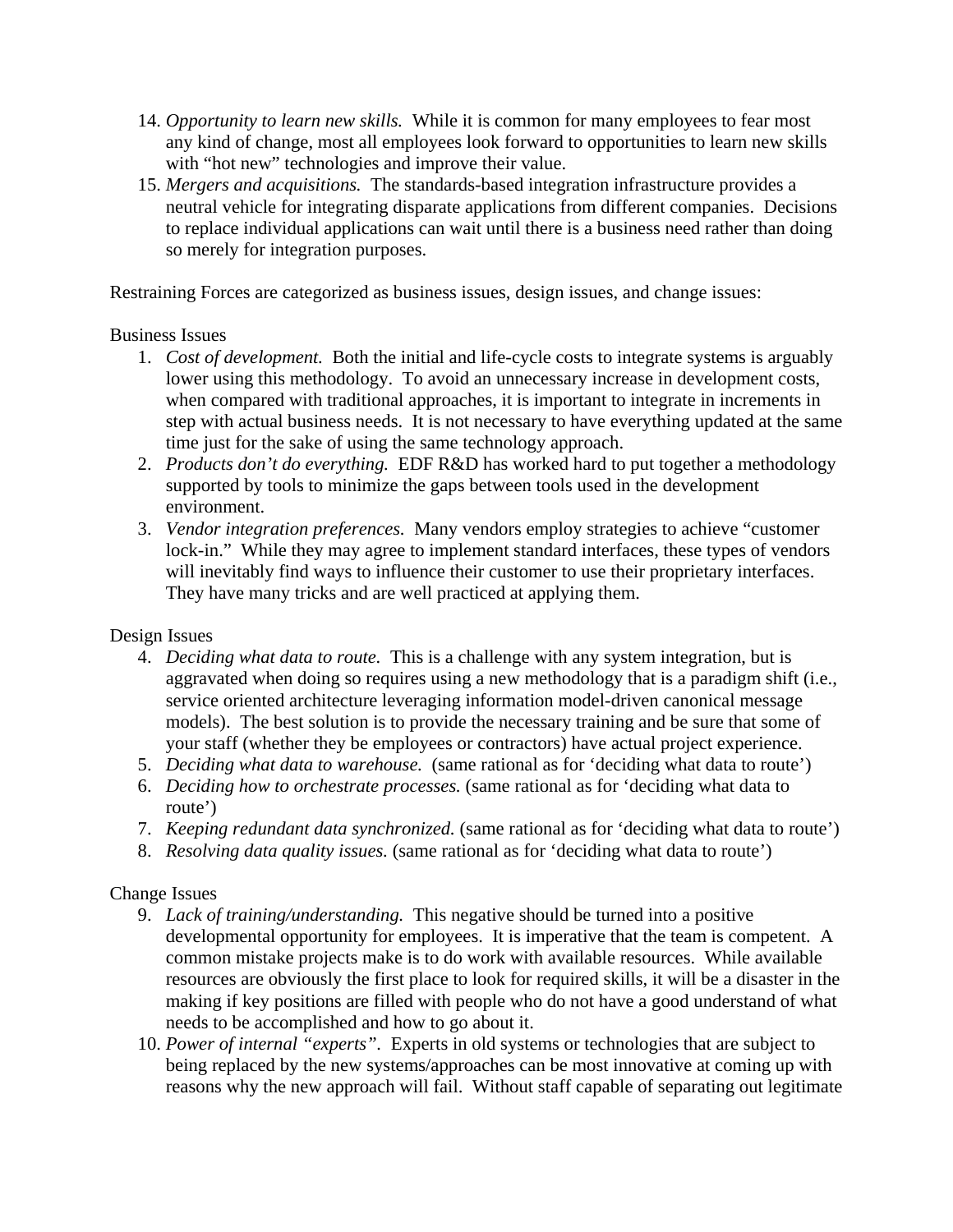concerns from emotional reactions, projects can make poor decisions resulting in substantial additional costs and schedule slippages.

- 11. *Inertia why change?* Many people are comfortable with the way things are and would prefer not to change them. A project challenge is to get these people to see how the change will be smoothly implemented and understand how much better it will be for them when the work is done. If they will not be part of the new way, effort should be made get those people placed in new situations that will be better suited to their needs.
- 12. *Feeling that job may be threatened.* (same rational as 'Inertia why change?)
- 13. *Not invented here.* It is common for a person to invest tremendous amounts of energy over time into an existing solution that is optimized for that situation, at least in their minds. An off-the-shelf application or a context aware integration methodology will never stack up in that person's mind, and probably is in fact, not as good in many respects. When one's baby is at risk, it is hard for that person to think objectively for the good of the whole. The goal here is to get the person to incorporate the good from the old way into the new way, which is a people management challenge as much as it is a technical one.
- 14. *Our problems are special.* This is a common belief that needs to be openly worked through. Our experience is that in over 90% of the cases, industry standards can support these special needs with only a modest amount of effort.

# **Conclusion**

EDF R&D's initial usage of EDF's model-driven integration methodology, combining CIM model and UN-CEFACT Core Component Technical Specification is a promising approach. Even though the methodology and tool set has begun to be sorted out, success hinges on business participants deciding to use it. Each of the above restraining forces along with the perceived and real standards issues will need careful attention at all impacted levels if the methodology is to become a normal part of business across EDF. While this is no simple task, the benefits are well worth it :

- The reusable methodology, with its resulting artifacts, articulate how business objectives are implemented and provide end-to-end requirements traceability.
- As more projects leverage the infrastructure, more data becomes available as part of one coherent body of information. This makes it possible to create new application functionality based on consistent data even though this data may be coming from multiple disparate sources.
- Faster integration of application systems and information should improve EDF's ability to react quickly to business changes while still providing the right information to people when they need it.
- Improved ability to integrate business processes across commercial-off-the-shelf (COTS) applications is lowering dependence on individual vendors.
- Re-use and adoption by future projects is encouraged by an extensible and adaptable design. There is one methodology and managed tool set to ensure consistency and leverage, leading to implementation of fewer, simpler, more consistent interfaces throughout the enterprise.